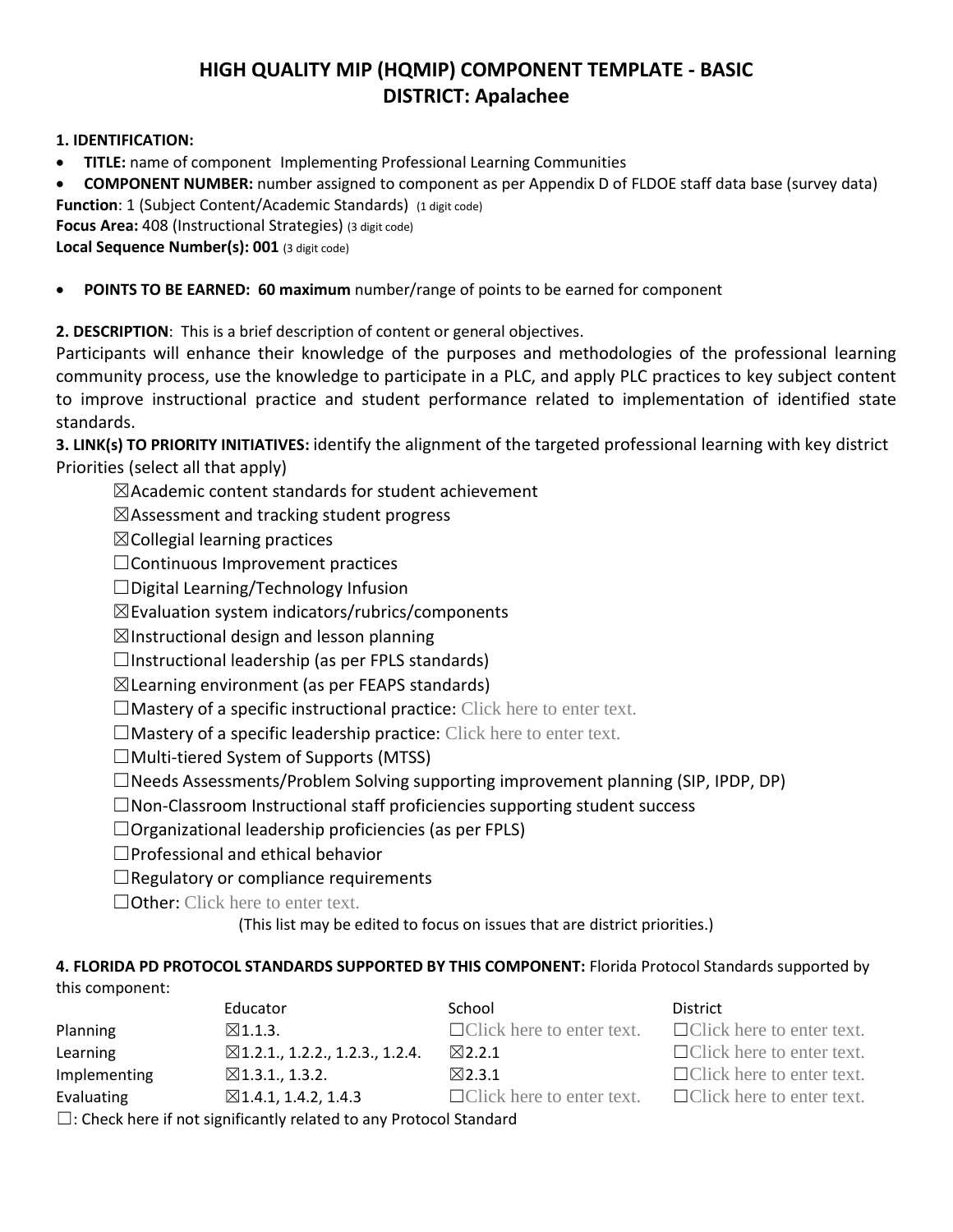## **5. IMPACT AREA(S):** Select all that apply)

 $\boxtimes$ Study leading to deep understanding of the practice(s), standard(s), and/or process(es) targeted  $\boxtimes$ Repetitive practice leading to changes in proficiency of educator or leader on the job  $\boxtimes$ Tracking improvements in student learning growth supported by the professional learning

- **6. SPECIFIC LEARNER OUTCOMES**: identify the priority study and/or on-the-job implementation outcomes.
	- 1. Build a collaborative culture in which educators work together interdependently and assume collective responsibility for the learning of all students.
	- 2. Align the PLC goals with district and school goals.
	- 3. Determine what all students should know and be able to do as a result of the course or unit of instruction that is the focus of the PLC.
	- 4. Connect the PLC instructional focus to the students learning needs, based on data analysis.
	- 5. Pace the curriculum to ensure that all students have the opportunity to master the essential learning.
	- 6. Collaborate on analyzing student data and/or student work.
	- 7. Design effective classroom discussions, questions, and learning tasks.
	- 8. Deepen educator content knowledge and specific pedagogy through an "expert voce" who can assist in guiding the new learning in the PLC
	- 9. Participate in PLC regularly to study more effective learning and teaching practices by developing lesson plans, examining student work, monitoring student progress, assessing the effectiveness of instruction, and identifying needs for professional learning
	- 10. Share strategies to promote and discuss each other's instructional methods and de-privatization of practice.
	- 11. Engage in collective inquiry about teaching and learning best practices.
	- 12. Develop a collective knowledge of research-based practices and a common language for discussing teaching and learning.
	- 13. Build shared knowledge to make more informed decisions.
	- 14. Share ideas, methods, and materials to expand educators' repertoire of skills.
	- 15. Understand and articulate the learning goals that the students are to meet.
	- 16. Understand the significance of ongoing classroom assessment and the importance of engaging the individual student in the process of monitoring his or her own learning.
	- 17. Implement a balanced assessment system to monitor the work and the effectiveness of the PLCs on a timely basis.
	- 18. Observe, discuss, and help refine each other's practice.
	- 19. Provide timely and valid feedback on the extent to which students are becoming proficient.
	- 20. Gather evidence to determine if all students are acquiring the knowledge, skills, and dispositions determined as most essential.
	- 21. Identify the evidence to gather to determine if all students are acquiring the knowledge, skills, and dispositions determined as most essential.
	- 22. Critique individual and colleagues' performance based on reflective dialogue and a shared set of norms.
	- 23. Provide relevant and timely feedback regarding PLC progress using results-oriented goals.
	- 24. Measure the impact of the work on teacher performance and student learning.
	- 25. Monitor student learning on an ongoing basis.
	- 26. Use evidence of results to respond immediately to students who experience difficulty, to inform individual and collective practice, and to accelerate continuous improvement.
	- 27. Evaluate the degree to which the work is aligned to the goals.
	- 28. Identify, acknowledge, and celebrate PLC progress toward the goals.